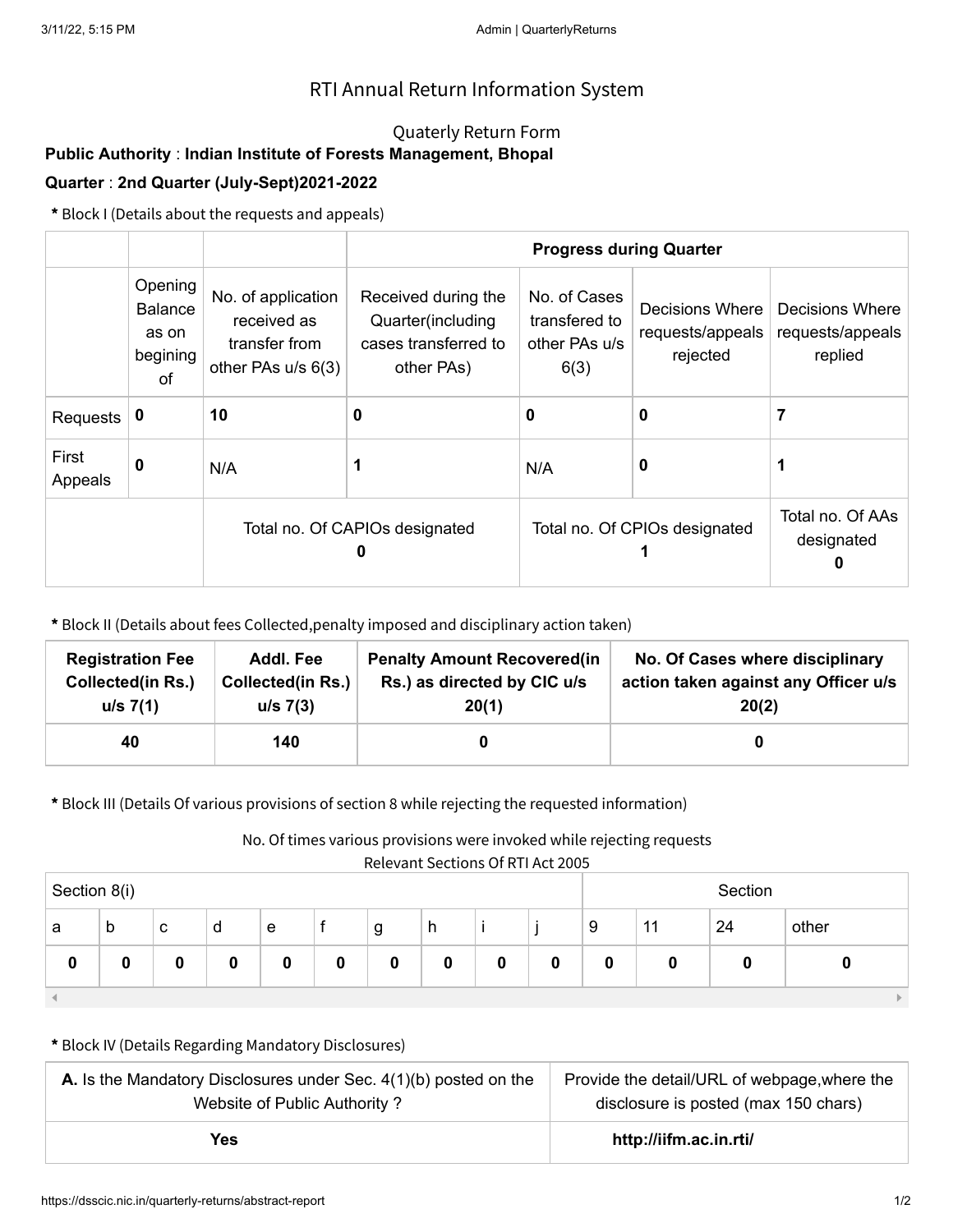| <b>B.</b> Last Date of updating of Mandatory disclosure under Section<br>4(1)b                                       | 2021-08-31                                                                             |
|----------------------------------------------------------------------------------------------------------------------|----------------------------------------------------------------------------------------|
| C. Has the Mandatory Disclosure been audited by third party as per<br>DOPT vide OM No. 1/6/2011-IR dated 15-04-2013? | Provide the detail/URL of webpage, where the<br>Audit report is posted (max 150 chars) |
| No                                                                                                                   |                                                                                        |
| <b>D.</b> Date of audit of Mandatory disclosures under Sec. 4(1)(b)<br>(Format dd/mm/yyyy)                           |                                                                                        |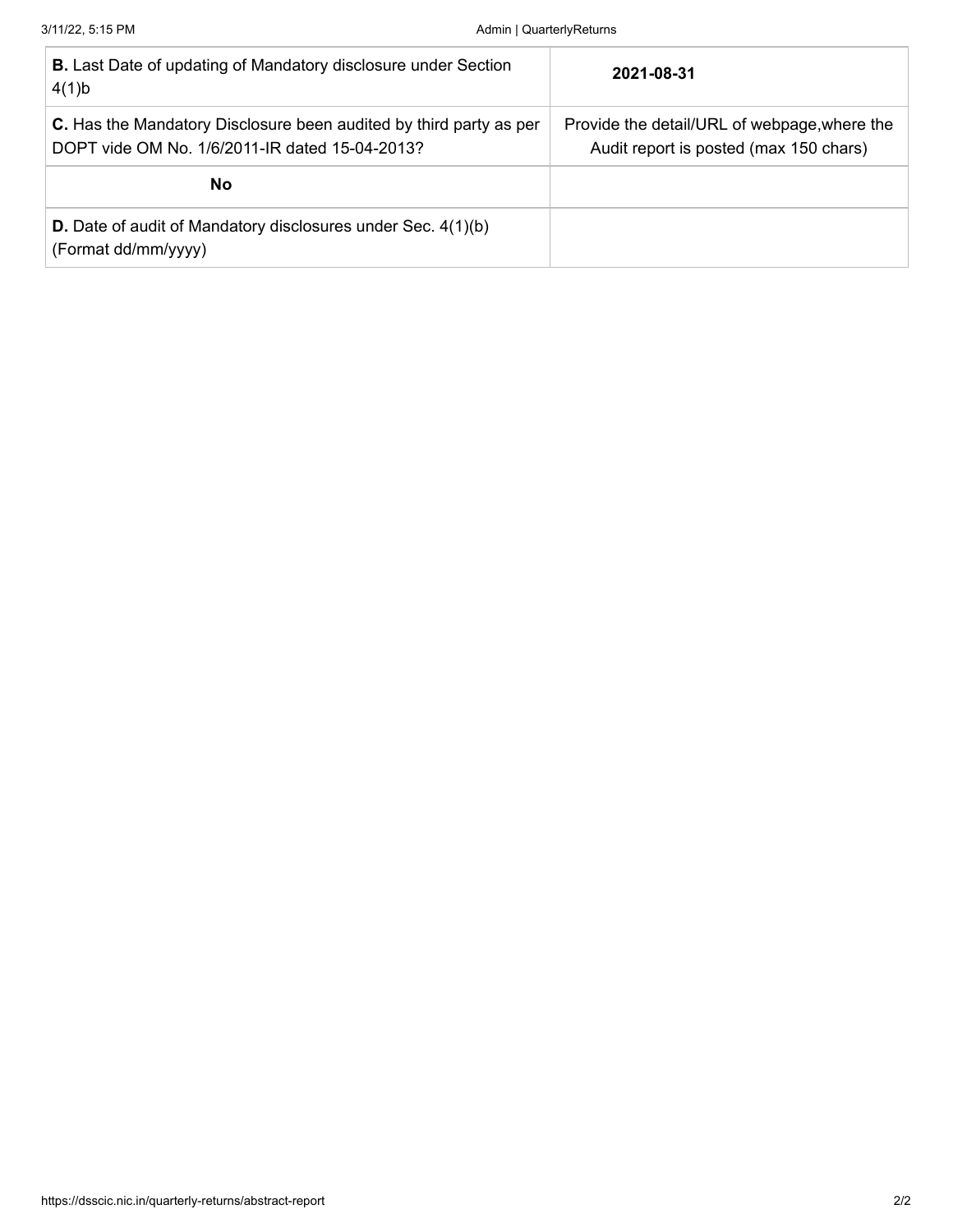# RTI Annual Return Information System

### Quaterly Return Form

# **Public Authority** : **Indian Institute of Forests Management, Bhopal**

### **Quarter** : **3rd Quarter (Oct-Dec)2021-2022**

**\*** Block I (Details about the requests and appeals)

|                  |                                                      |                                                                          |                                                                                | <b>Progress during Quarter</b>                         |                                                 |                                                |
|------------------|------------------------------------------------------|--------------------------------------------------------------------------|--------------------------------------------------------------------------------|--------------------------------------------------------|-------------------------------------------------|------------------------------------------------|
|                  | Opening<br><b>Balance</b><br>as on<br>begining<br>0f | No. of application<br>received as<br>transfer from<br>other PAs u/s 6(3) | Received during the<br>Quarter(including<br>cases transferred to<br>other PAs) | No. of Cases<br>transfered to<br>other PAs u/s<br>6(3) | Decisions Where<br>requests/appeals<br>rejected | Decisions Where<br>requests/appeals<br>replied |
| Requests         | 3                                                    | 0                                                                        |                                                                                | 0                                                      | 0                                               | 6                                              |
| First<br>Appeals | 0                                                    | N/A                                                                      |                                                                                | N/A                                                    | 0                                               |                                                |
|                  |                                                      |                                                                          | Total no. Of CAPIOs designated                                                 | Total no. Of CPIOs designated                          | Total no. Of AAs<br>designated                  |                                                |

**\*** Block II (Details about fees Collected,penalty imposed and disciplinary action taken)

| <b>Registration Fee</b>  | Addl. Fee                | <b>Penalty Amount Recovered (in</b> | No. Of Cases where disciplinary      |
|--------------------------|--------------------------|-------------------------------------|--------------------------------------|
| <b>Collected(in Rs.)</b> | <b>Collected(in Rs.)</b> | Rs.) as directed by CIC u/s         | action taken against any Officer u/s |
| u/s 7(1)                 | $u/s$ 7(3)               | 20(1)                               | 20(2)                                |
| 20                       |                          |                                     |                                      |

**\*** Block III (Details Of various provisions of section 8 while rejecting the requested information)

No. Of times various provisions were invoked while rejecting requests

Relevant Sections Of RTI Act 2005

|              |   |   |   |   |   |   | . . <del>.</del> |   | _ _     |   |    |    |       |
|--------------|---|---|---|---|---|---|------------------|---|---------|---|----|----|-------|
| Section 8(i) |   |   |   |   |   |   |                  |   | Section |   |    |    |       |
| a            | b | с | d | e |   | g | h                |   |         | 9 | 11 | 24 | other |
| 0            | 0 | O | 0 | 0 | 0 | 0 | 0                | 0 | 0       | 0 |    |    |       |
|              |   |   |   |   |   |   |                  |   |         |   |    |    |       |

**\*** Block IV (Details Regarding Mandatory Disclosures)

| <b>A.</b> Is the Mandatory Disclosures under Sec. $4(1)(b)$ posted on the | Provide the detail/URL of webpage, where the |  |  |
|---------------------------------------------------------------------------|----------------------------------------------|--|--|
| Website of Public Authority?                                              | disclosure is posted (max 150 chars)         |  |  |
| Yes                                                                       | http://iifm.ac.in.rti/                       |  |  |